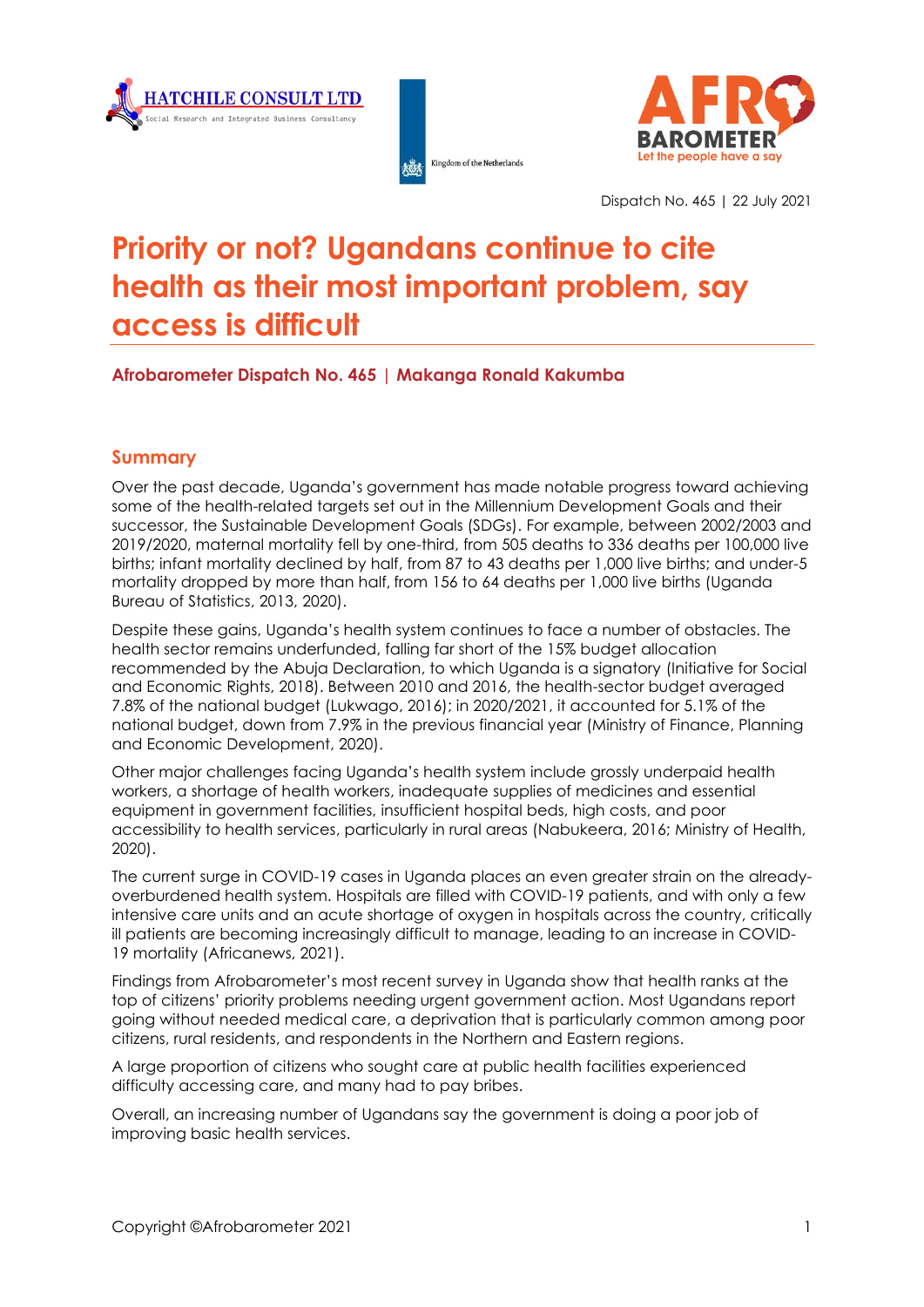

### **Afrobarometer surveys**

Afrobarometer is a pan-African, nonpartisan survey research network that provides reliable data on African experiences and evaluations of democracy, governance, and quality of life. Seven rounds of surveys were completed in up to 38 countries between 1999 and 2018. Round 8 surveys (2019/2021) cover 34 countries. Afrobarometer conducts face-to-face interviews in the language of the respondent's choice.

With financial support from the Embassy of the Kingdom of the Netherlands in Uganda, the Afrobarometer team in Uganda, led by Hatchile Consult Ltd., interviewed 2,400 adult Ugandans between 22 December 2020 and 7 January 2021 in 300 enumeration areas across 110 districts. A sample of this size yields country-level results with a margin of error of +/-2 percentage points at a 95% confidence level. This was the 11th Afrobarometer survey in Uganda since 1999.

## **Key findings**

- Health continues to rank as the most important problem that Ugandans want their government to address.
- Three-fourths (74%) of Ugandans say they went without needed medicine or medical care at least once during the 12 months preceding the survey, a 17-percentagepoint increase compared to 2015.
	- o Poor citizens, the elderly, rural residents, and residents of the Northern and Eastern regions are particularly likely to go without medical care.
- Almost two-thirds (63%) of those who sought care at a public health facility during the year preceding the 2019 survey found it difficult to obtain the care they needed, an 11-percentage-point increase from 2015.
- In addition, four in 10 (42%) of those who accessed health care from a public facility reported having to pay a bribe, up from 25% in 2015.
- $\blacksquare$  More than half (57%) of Ugandans say the government is doing a poor job on improving basic health services, a 15-point increase in negative evaluations compared to 2015 (42%).

#### **Health: Uganda's most prioritized problem**

In the most recent Afrobarometer survey, health is the most frequently cited problem (by 52% of respondents) that Ugandans want their government to address, well ahead of infrastructure/roads/transport (38%), education (31%), water supply (24%), and unemployment (23%) (Figure 1).

Ugandans' prioritization of health is not due to the COVID-19 pandemic: Health has held the No. 1 spot for years (Table 1).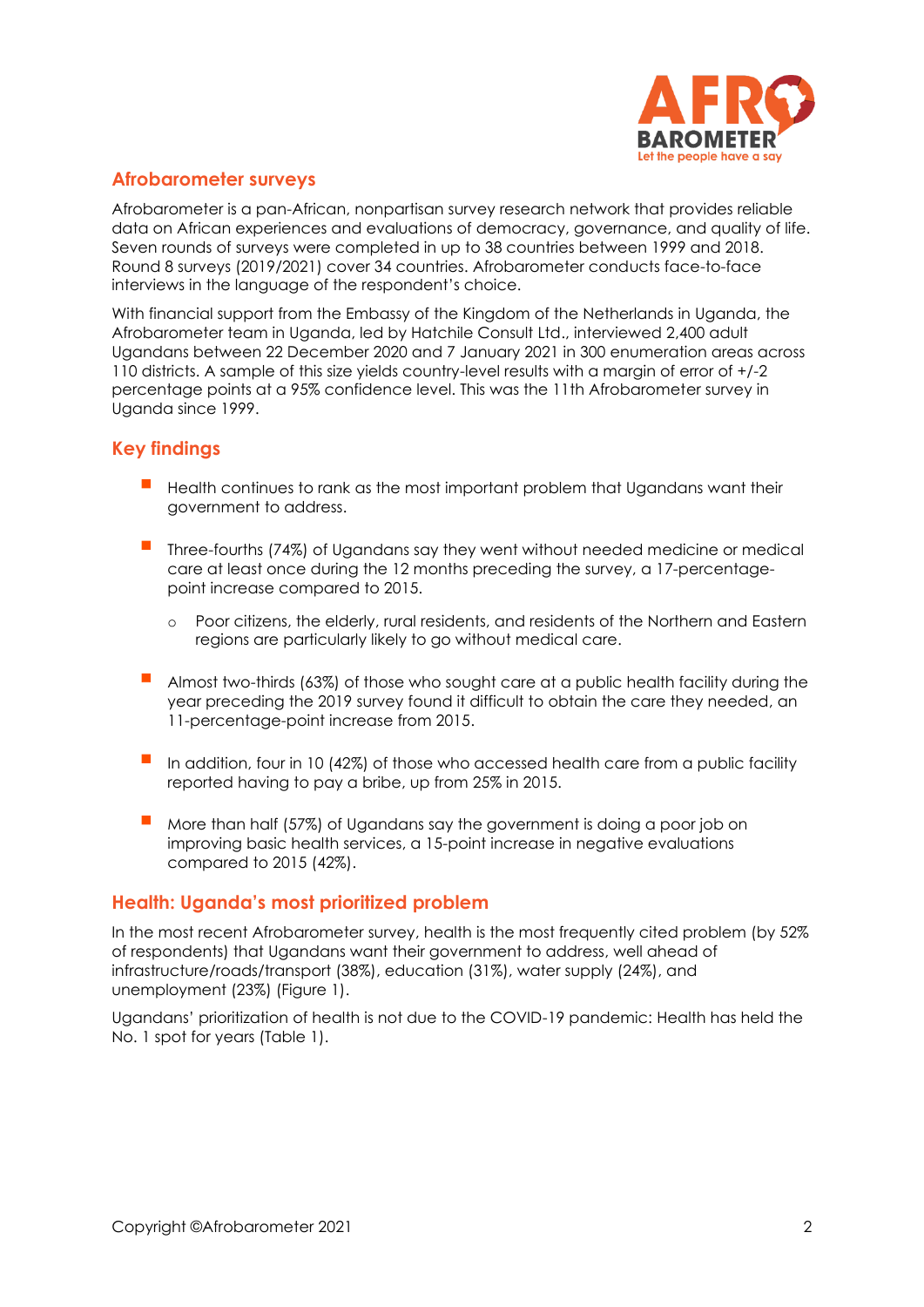



### **Figure 1: Most important problems** | Uganda | 2021

*Respondents were asked: In your opinion, what are the most important problems facing this country that government should address? (Respondents could give up to three responses. Figure shows % of respondents who identified each issue as one of their country's three most important problems.)*

|                                       | 2015 | 2017 | 2019 | 2021 |
|---------------------------------------|------|------|------|------|
| Health                                | 53%  | 46%  | 54%  | 52%  |
| Infrastructure/Roads/Transport        | 35%  | 25%  | 32%  | 38%  |
| Education                             | 36%  | 32%  | 38%  | 31%  |
| <b>Water supply</b>                   | 28%  | 28%  | 23%  | 24%  |
| Unemployment                          | 19%  | 19%  | 16%  | 23%  |
| Farming/Agriculture                   | 20%  | 18%  | 12%  | 19%  |
| Wages/Salaries/Taxes/Loans            | 14%  | 21%  | 16%  | 13%  |
| <b>Poverty/Destitution</b>            | 21%  | 23%  | 18%  | 13%  |
| Corruption                            | 19%  | 20%  | 14%  | 13%  |
| Democracy/Inequality/Political rights | 5%   | 7%   | 6%   | 11%  |
| Electricity                           | 10%  | 8%   | 7%   | 11%  |
| Management of the economy             | 4%   | 10%  | 6%   | 10%  |
| Crime and security                    | 8%   | 5%   | 13%  | 6%   |
| Political violence/War/Terrorism      | 2%   | 4%   | 1%   | 3%   |
| Food shortage/Famine                  | 8%   | 14%  | 4%   | 3%   |

#### **Table 1: Most important problems** | Uganda | 2015-2021

*Respondents were asked: In your opinion, what are the most important problems facing this country that government should address? (Respondents could give up to three responses. Table shows % of respondents who identified each issue as one of their country's three most important problems.) Red: most frequently cited; green: second-most-frequently cited; blue: third-most-frequently cited*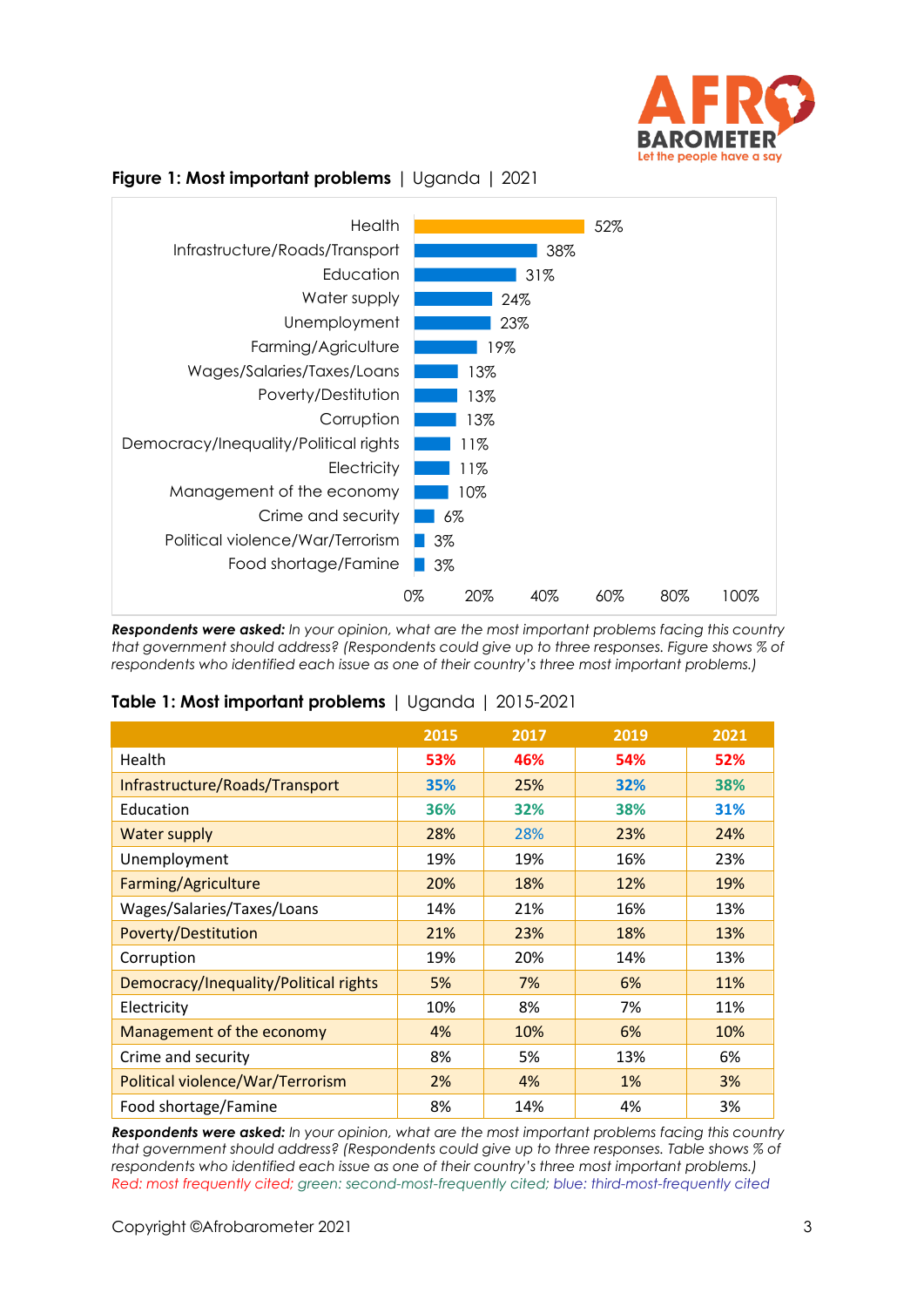

### **Experiences in obtaining health care**

Afrobarometer explores Ugandans' health-care experiences by asking them how often, if ever, they or their family members went without needed medicines or medical care during the previous year; whether they sought care during that period; and if so, how easy or difficult it was to obtain care and whether they had to pay a bribe.

#### *Going without medicine or medical care*

A remarkable three-fourths (74%) of Ugandans say they or a family member went without needed medicine or medical care at least once during the 12 months preceding the survey, including a quarter (26%) who say this happened "many times" or "always" (Figure 2).

Compared to 2015, the share of the population who went without medical care at least once increased by 17 percentage points, while the proportion who "never" lacked care decreased by 16 percentage points. Notably, this worsening of access to care occurred between 2015 and 2019, i.e. before the COVID-19 pandemic, though it's possible that the continuing pandemic may exacerbate the problem.



**Figure 2: How often went without medicine or medical care** | Uganda | 2015-2021

**Respondents were asked:** *Over the past year, how often, if ever, have you or anyone in your family gone without medicines or medical treatment?* 

As might be expected, poor citizens are most likely to go without medical care. Almost all citizens who experienced high lived poverty (98%) say they went without health care at least once, while none of those with no lived poverty experienced a lack of care (Figure 3).

This finding confirms that costs – including not only consultations, tests, and medicines but also transportation – are a frequent barrier to health care. Moreover, medicine and medical supplies are often in short supply in public facilities, where care should be affordable.

The experience of going without health services is also more prevalent in rural areas (79%, vs. 64% in cities) and among older citizens (81%, vs. 71% of youth). Geographically, residents of the Northern (85%), Eastern (80%), and Western (76%) regions are more likely to report going without health services than those in the Central region (61%).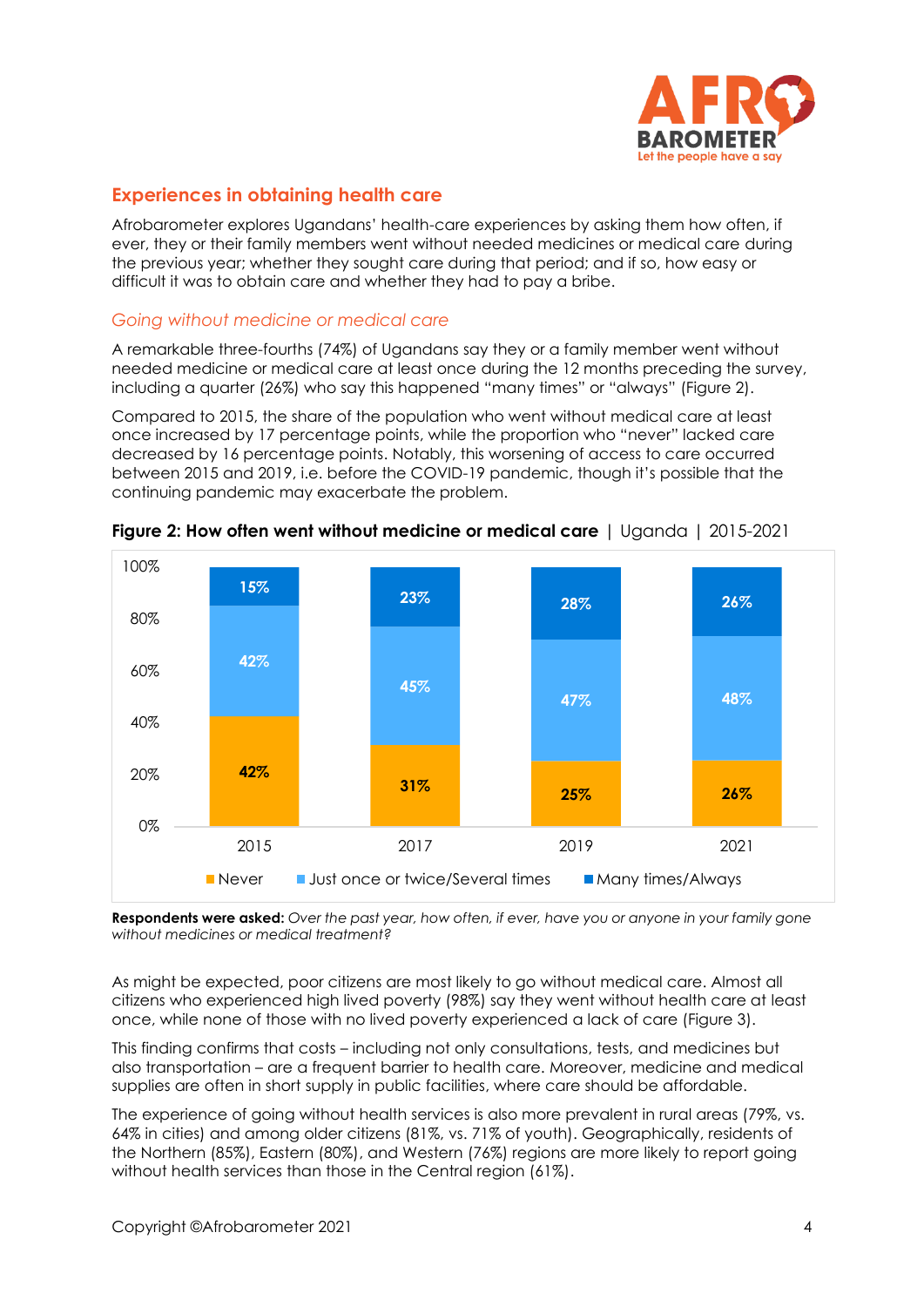



**Figure 3: Went without medicine or medical care** | by demographic group | Uganda | 2021

*Respondents were asked: Over the past year, how often, if ever, have you or anyone in your family gone without medicines or medical treatment? (% who say "once or twice," "several times," "many times," or "always")*

## *Difficulties in obtaining medical care*

In response to a series of questions that Afrobarometer last asked in its 2019 survey, 78% of respondents said they had contact with a public health clinic or public hospital during the previous year, and among these, nearly two-thirds (63%) said it was "difficult" or "very difficult" to obtain the care they needed (Figure 4). Between 2012 and 2019, the proportion of citizens who reported difficulty in accessing health services increased by 9 percentage points (Figure 5).



**Figure 4: Easy or difficult to obtain medical care** | Uganda | 2019

*Respondents were asked: In the past 12 months, have you had contact with a public clinic or hospital? (If yes:) How easy or difficult was it to obtain the medical care you needed? (Respondents who had no contact with health services are excluded.)*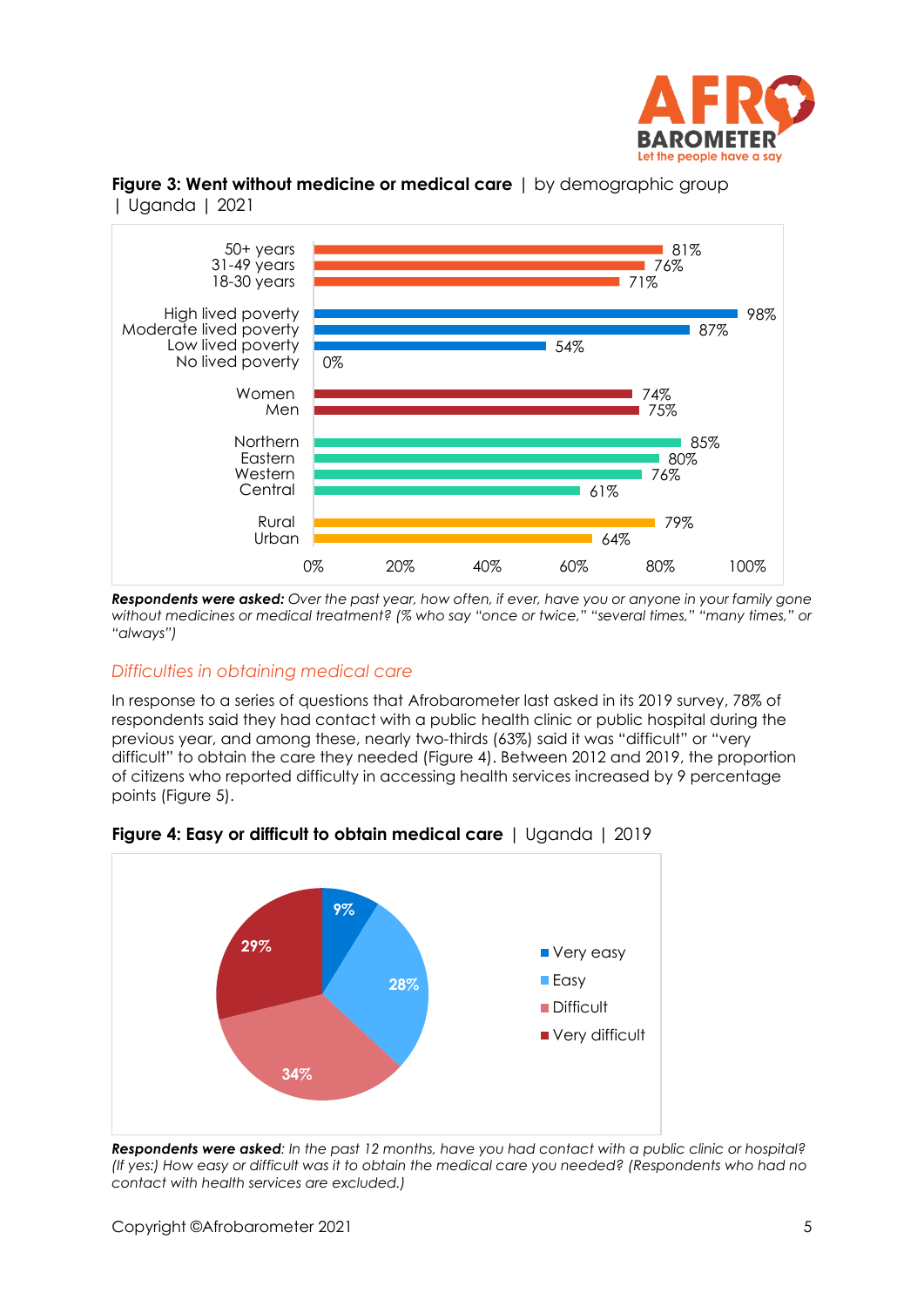



**Figure 5: Easy or difficult to obtain medical care** | Uganda | 2012-2019

*Respondents were asked: In the past 12 months, have you had contact with a public clinic or hospital? (If yes:) How easy or difficult was it to obtain the medical care you needed? (Respondents who had no contact with health services are excluded.)*

Difficulties in accessing services at public health facilities increased with respondents' level of lived poverty, ranging from 44% among those with no lived poverty to 80% among the poorest (Figure 6).

Men were somewhat more likely than women to say they encountered difficulties (66% vs. 60%). Residents of the Northern region (70%) and middle-aged citizens (69%) also experienced more difficulty in obtaining health services than their counterparts. While rural dwellers were more likely to go without medical care than urbanites, the two were about equally likely to experience difficulties in accessing health services.



**Figure 6: Difficulties in obtaining medical care** | by demographic group |Uganda | 2019

*Respondents were asked: In the past 12 months, have you had contact with a public clinic or hospital? (If yes:) How easy or difficult was it to obtain the medical care you needed? (% who said "difficult" or "very difficult") (Respondents who had no contact with health services are excluded.)*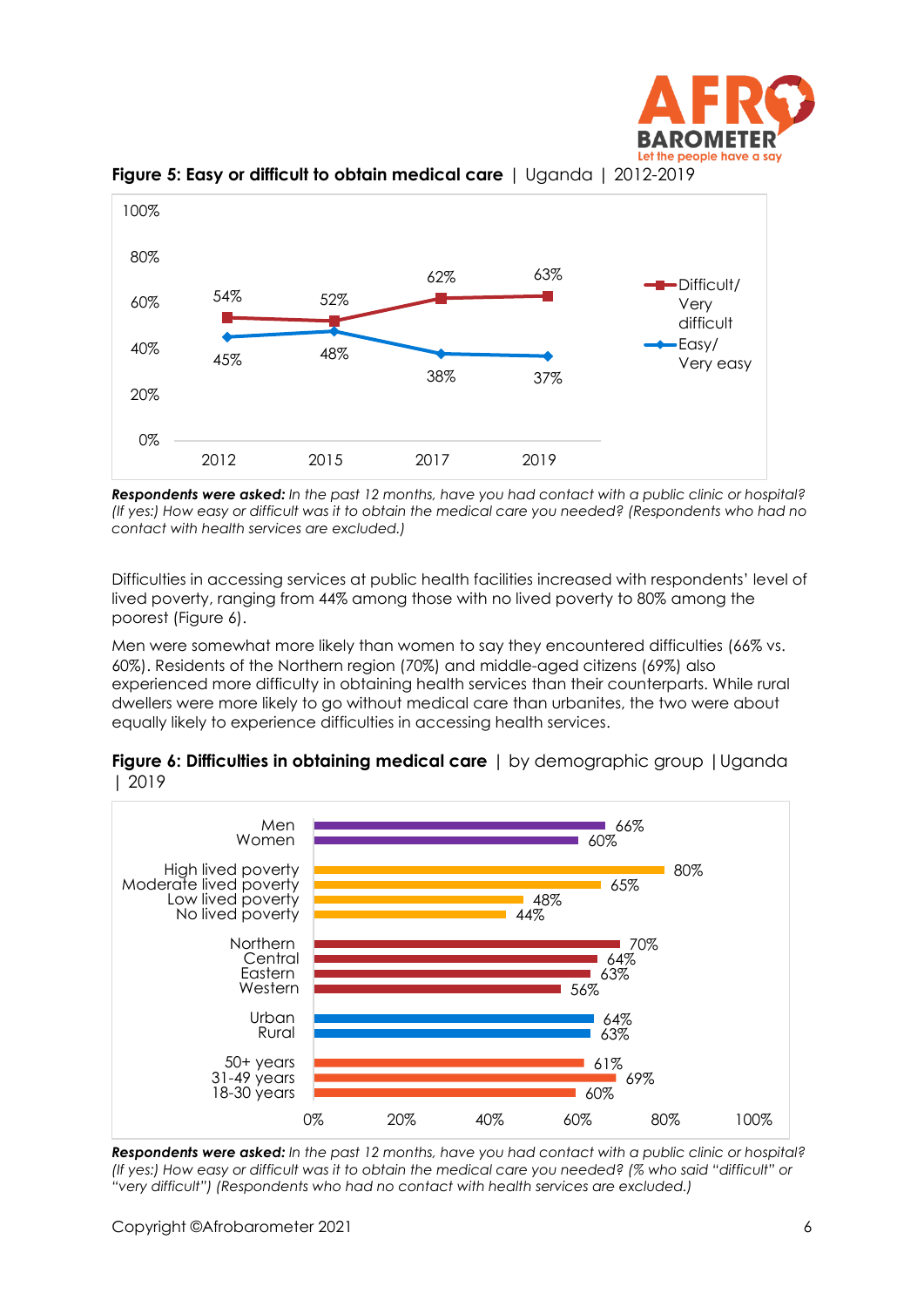

#### *Payment of bribes to obtain medical care*

One type of corruption in the health-care system occurs when patients make informal payments to health-care providers for medicines, lab testing, beds, or other services to which they are entitled (Gaal, Belli, McKee, & Szócska, 2006). This kind of corruption can be a

Do your own analysis of Afrobarometer data – on any question, for any country and survey round. It's easy and free at www.afrobarometer.org/online-data-analysis.

barrier to needed health care, especially among the poor.

Afrobarometer findings show that four in 10 Ugandans (42%) who had contact with a public clinic or hospital said they paid a bribe at least once to obtain needed care (Figure 7). The proportion of citizens who reported paying a bribe increased by 17 percentage points between 2015 (25%) and 2019.

Citizens living in poverty (50%) were more vulnerable to demands for bribes in public health facilities than wealthy citizens (16%) (Figure 8). This is probably because the poor have less power than the wealthy to stand up to corrupt public officials as well as fewer options (e.g. in the private sector) to obtain the services they need (Kakumba, 2020).

Citizens with a post-secondary education (52%) and urban residents (48%) were more likely to say they paid a bribe than less educated citizens (40%-42%) and rural dwellers (41%).



**Figure 7: Paid bribe to obtain medical care** | Uganda | 2015-2019

*Respondents who had contact with a public clinic or hospital were asked: And how often, if ever, did you have to pay a bribe, give a gift, or do a favour for a health worker or clinic or hospital staff in order to get medical care you needed? (Respondents who had no contact with public health services are excluded.)*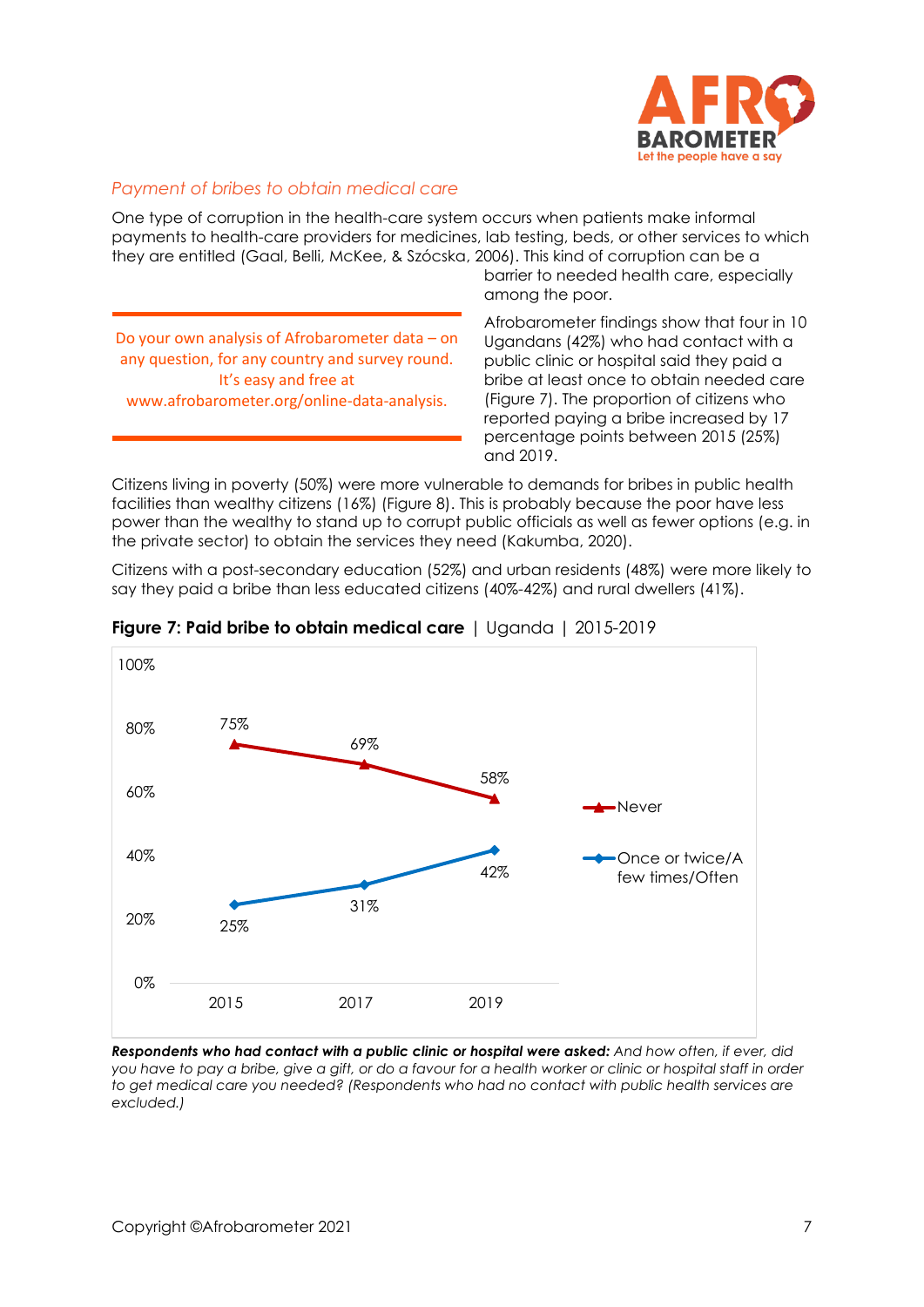





*Respondents who had contact with a public clinic or hospital were asked: And how often, if ever, did you have to pay a bribe, give a gift, or do a favour for a health worker or clinic or hospital staff in order to get medical care you needed? (% who said "once or twice," "a few times," or "often") (Respondents who had no contact with health services are excluded.)*

# **Government performance on improving basic health services**

While health has consistently ranked at the top of citizens' priority problems, the government has not satisfied their demand for action. A majority (57%) of Ugandans say the government is performing "fairly badly" or "very badly" on improving basic health services (Figure 9).





*Respondents were asked: How well or badly would you say the current government is handling the following matters, or haven't you heard enough to say: Improving basic health services?*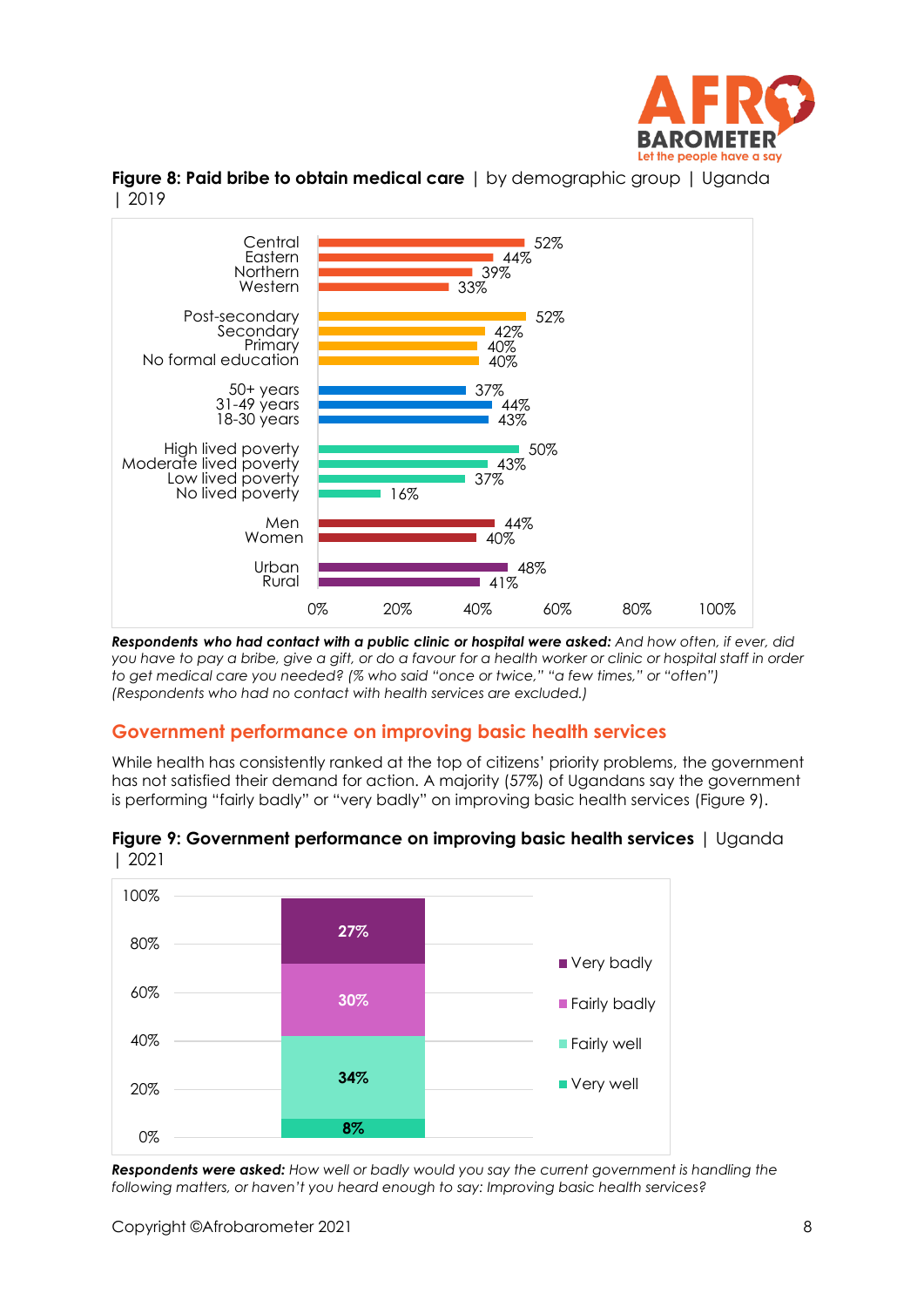

Assessments of the government's performance on health have fluctuated but are currently worse than in 2015, 2017, and 2019 (Figure 10).

Citizens living in poverty are more likely to disapprove of government performance in improving basic health services than wealthy citizens, which is not surprising considering that the poor are more likely to go without care, to have difficulties in accessing health services, and to have to pay bribes to get care. About seven in 10 (69%) of the poorest citizens describe government performance on health care as bad, compared to 45% of the wealthiest citizens (Figure 11).

**Figure 10: Government performance on improving basic health services** | Uganda | 2015-2021



*Respondents were asked: How well or badly would you say the current government is handling the following matters, or haven't you heard enough to say: Improving basic health services?*





*Respondents were asked: How well or badly would you say the current government is handling the following matters, or haven't you heard enough to say: Improving basic health services? (% who say "fairly badly" or "very badly")*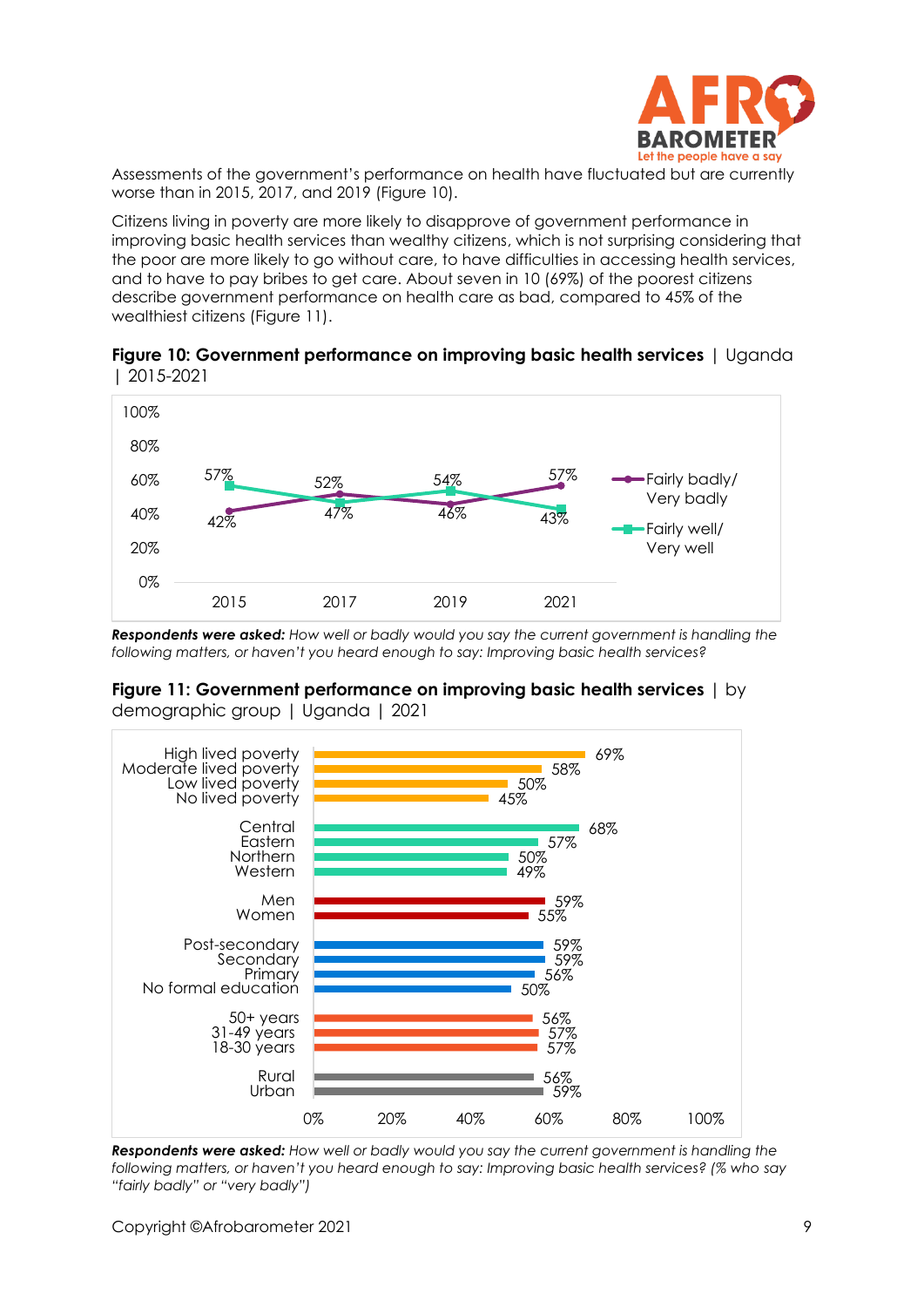

## **Conclusion**

Despite some progress toward health goals, Uganda's health system faces a plethora of challenges. Health continues to rank at the top of citizens' priority problems needing urgent government action, and a majority of Ugandans – especially the poor and residents in the Northern and Eastern regions and in rural zones in general – report going without needed medical care.

In addition, a majority of Ugandans who sought care at public health facilities say it was difficult to access the services they needed, and corruption in public health facilities is increasingly becoming a part of Ugandans' daily lives.

Overall, citizens are increasingly dissatisfied with government efforts on their top priority: health. The continuing COVID-19 pandemic may exacerbate the country's health-care challenges, making government action – including increased health financing – all the more urgent.